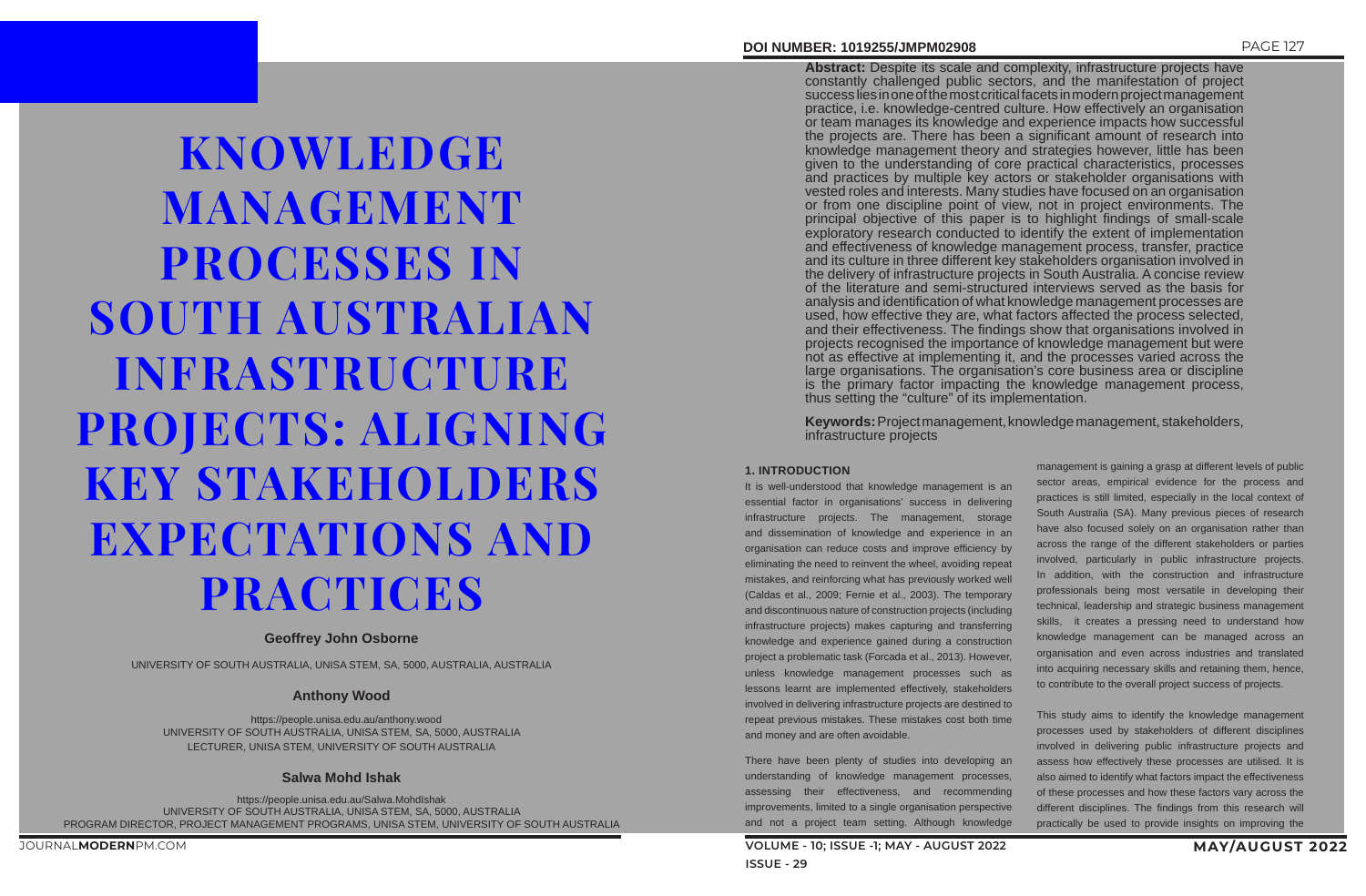#### KNOWLEDGE MANAGEMENT PROCESSES IN SOUTH AUSTRALIAN INFRASTRUCTURE PROJECTS

effectiveness of knowledge management implementation and processes in stakeholder organisations or project teams. Data of this research were collected from participants from three different organisations, from each of the three key stakeholder groups, i.e. asset owners (client), construction companies (contractor) and designers (consultant). A case study design, interview, inductive approach was used. This broad approach enables the identification and comparison of the factors influencing the effectiveness of knowledge transfer in the different stakeholder organisations or project teams. Analysis of the data aims to increase the understanding of knowledge transfer in a local infrastructure project context and provide recommendations to improve the effectiveness of knowledge transfer processes in stakeholder organisations.

This paper is structured as follows: the next section provides an overview of relevant literature in the field of knowledge management in infrastructure projects. The subsequent section describes the research methodology utilised in this study and then followed by the results and discussion. The last section presents the conclusions, limitations, and opportunities for further research.

#### **2. LITERATURE REVIEW**

In literature, it is commonly understood that knowledge management is an important asset and essential factor in the success of organisations and stakeholders involved in the delivery of construction projects. Not only within projects but also knowledge across different projects and knowledge about projects are strongly dependent on the environment of the projects being conducted in an organisation or team. In addition, the complex and fragmented nature of the construction industry and the temporary ad hoc nature of construction, engineering and infrastructure projects makes the capture and reuse of knowledge gathered during a construction project a difficult task (Carrillo et al., 2013; Dave & Koskela, 2009; Forcada et al., 2013; Williams, 2008). The temporal nature of construction projects leads to a lack of continuity of staff, as often once a project has been completed, the team is dissolved, and unless processes are in place, the knowledge and experience gained in that project will be lost (McClory et al., 2017; Shokri-Ghasabeh & Chileshe, 2014). The systematic securing and disseminating of knowledge and experience are even more important in multi-project management organisations (Disterer, 2002), such as government infrastructure agencies where multiple projects that could benefit from this knowledge can be

progressing at any one time.

Many definitions exist around knowledge management. In broad yet practical terms, knowledge management is about formal or informal dissemination of knowledge and experience that enables long-term benefits to an individual or organisation. Dave and Koskela (2009) define knowledge management as a systematic and organised approach to storing experience and extending knowledge to improve performance. The knowledge area from and between projects can be referred to as expert knowledge, methodological knowledge, procedural knowledge, and experience knowledge and, the knowledge from and between projects contributes to the organisational knowledge base (Hanisch et al., 2009).

In general, there are two types of knowledge, i.e. tacit and explicit. Explicit knowledge is the most basic form of knowledge, and it can be easily expressed, defined, and passed along as they are usually written or codified in procedures, documents, instructions, and standards (Duffield & Whitty, 2016; Fernie et al., 2003). Typically, explicit knowledge that is readily identified can be transferred using formal knowledge management processes. The codified knowledge can be catalogued and electronically stored to be readily accessible, easily applied, and shared. The construction, infrastructure, and engineering project team or organisations rely heavily on storage and use of explicit knowledge (through procedures and standards), yet limited in modelling effective practice on capturing, filtering, and reusing tacit knowledge and experience (Dave & Koskela, 2009).

Rezgui et al. (2010) and Duffield and Whitty (2016) define tacit knowledge as knowledge that cannot be expressed easily and attained from personal experience. It is subjective, cognitive, challenging to share and codify, and typically learned by experience, hands-on and/or undertaking an apprenticeship. It is also best shared through using direct social and personal communication and through joint activities, observation, imitation and practice (Senaratne & Sexton, 2009). The challenge faced by individuals with tacit knowledge is that it remains stored in the minds of project team members, is often is not captured, recorded, or transferred across the organisation for future use, and is then lost when they leave (Carrillo et al., 2013; Schindler & Eppler, 2003). Fernie et al. (2003) and Senaratne and Sexton (2009) believed that even though complex process, tacit project knowledge possessed by individuals can be converted to explicit knowledge, secured, stored and

utilised across organisations involved. According to the findings of a study by Senaratne and Sexton (2009), for the successful transfer of knowledge, there needs to be a balance of codification knowledge management strategies and soft strategies that stimulate and support social interaction to disseminate tacit project experience. It also needs to include both formal and informal learning to enable the sharing of explicit and tacit knowledge (Jugdev, 2012). It is also need to be appropriately supported by systems such as information and communication technology, formal procedures, structures and methods (Herbst, 2017). It can said that the most common goal organisations thus are whether to focus on the process of converting tacit knowledge to explicit knowledge and whether to implement formal and/or informal knowledge management processes.

In brief, informal knowledge management processes do not have set procedures but are generally a more organic and social way of facilitating the transfer of tacit knowledge. Hartmann and Dorée (2015) states that social interactions are important channels or tools for the transmission of knowledge. These findings aligned with Jugdev (2012), who states that over 80 per cent of workplace learning occurs through informal knowledge sharing processes, such as mentoring, role modelling, lunch and learn sessions, staff placements, and early on-boarding. Communities of Practice (CoP), as described in Williams (2008), are another effective informal way of facilitating the sharing of tacit knowledge. CoPs are communities of interest that cut across project teams and enable sharing within the permanent organisation, partly overcoming the problems related to the temporary nature of projects. CoPs promote informal learning as tacit knowledge is acquired within a communal context, providing opportunities for participants to ask questions about relevant knowledge (Duffield & Whitty, 2016). In a study by Keegan and Turner (2001), it is found that CoPs created informal networks that are an essential conduit for transferring knowledge between individuals. In another study, Dave and Koskela (2009) found organisations are starting to use innovative ways to transfer knowledge through social web technologies such as wikis, blogs, folksonomies, web-based forums, and social networking sites. The informal and unstructured format of these technologies makes it ideal for capturing tacit knowledge and being searchable and available anywhere/anytime.

Studies around the informal knowledge management processes have revealed the great strengths of the approach. However, formal knowledge management

processes are also often cited have the power to transfer valuable project knowledge, including lessons learned sessions, after-action reviews, project debriefings, closeout meetings, post-project appraisals/reviews, case study exercises, project reviews, project histories, project health checks and project audits (Carrillo et al., 2013; Jugdev, 2012). For example, a precondition for a successful project reflection session or lessons learned workshop can be used to transfer valuable project knowledge gained from both positive and negative experiences in an open, constructive atmosphere of generosity, freedom, and safety between project team members (Disterer, 2002). Once identified and validated, lessons learned must be appropriately documented in a searchable, readily accessible repository using set keywords and reported to stakeholders. Disterer (2002) and Carrillo et al. (2013) also suggested that a lesson learned record must have complete and detailed descriptions and explanations of the problem and solution implemented and actively maintained and communicated to staff, not just staff stored and searched for as required.

Information technology is the key to providing a knowledge library home, a communication medium, links to process/ templates, links to where knowledge can be found in an organisation and learning development tools (Duffield & Whitty, 2016). However, it can cause confusion and information overload if the information is unstructured, disorganised, and ad hoc (Dave & Koskela, 2009). Several studies agree that the crux of knowledge management includes organisational context, culture, process and technology. Shokri-Ghasabeh and Chileshe (2014) identified numerous barriers to effective lessons learned and transfer but found lack of employee time, lack of resources, and lack of clear guidelines as the main barriers. Paver and Duffield (2019) supported this with findings of lack of consistency in policy, procedures and methods, with some organisations leaving it to only the discretion of the project manager as the standard approach. Due to stretched to fit the currently executing workload, the project manager is unable to update lessons learned databases, thus making them obsolete.

Furthermore, project organisation structures are often temporary and slow to respond to changes. It is reflected by infinite variations of informal and formal collaborations and is sometimes collectively used ad hoc organisational overlays (engineers, sub-contractors, suppliers, manufacturers team, fabricators and so on) and integrates separate areas of knowledge on specialist subjects isolated from one group to another. For example, if team members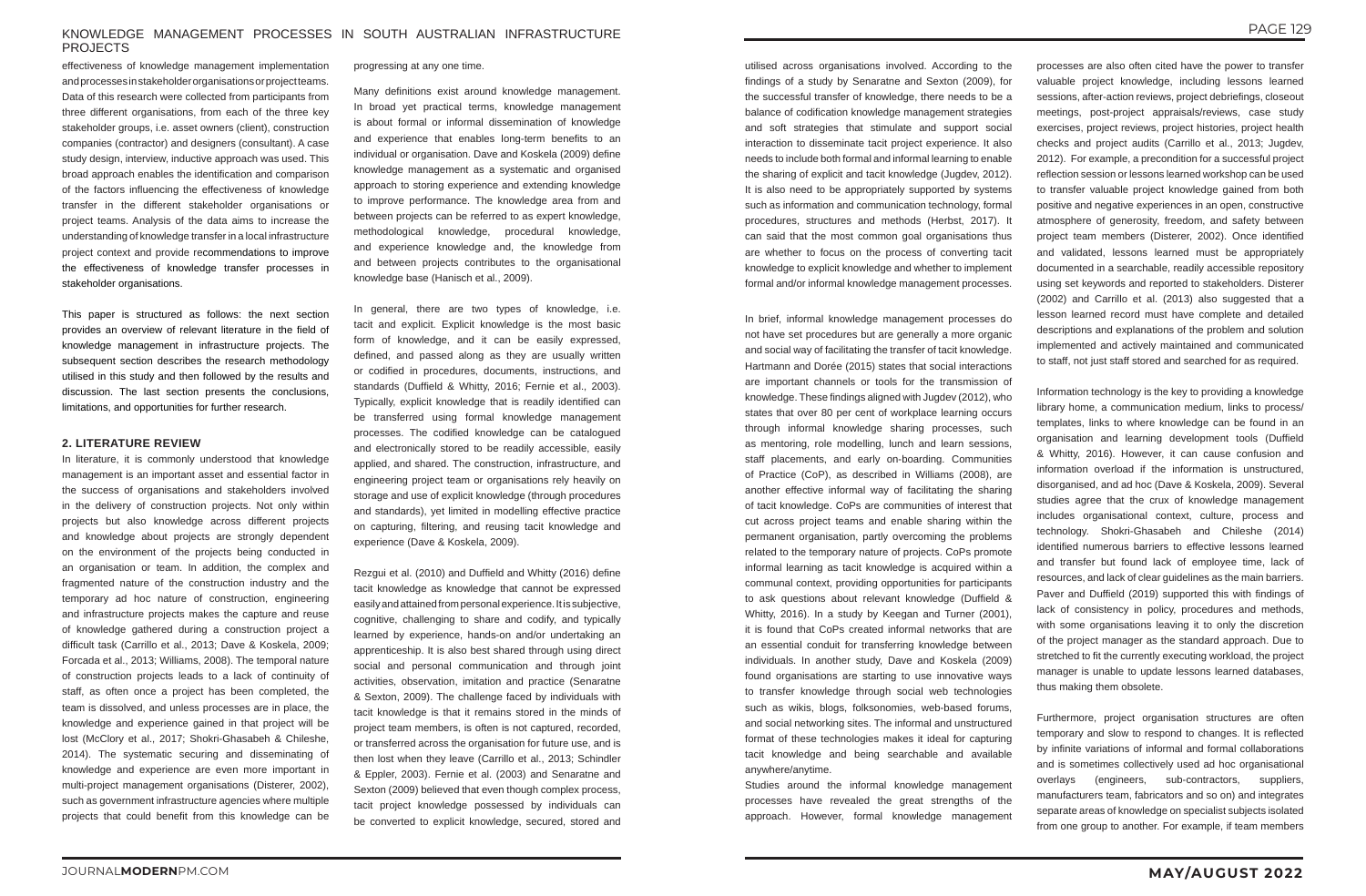#### KNOWLEDGE MANAGEMENT PROCESSES IN SOUTH AUSTRALIAN INFRASTRUCTURE PROJECTS

are not receptive to change, perceive knowledge as power, or an organisation has a blame culture or silo mentality, then there will not be an open and constructive atmosphere to make lessons learned processes effective (Hartmann & Dorée, 2015; Schindler & Eppler, 2003). In addition, lessons learned processes most often occur at the end of a project, meaning that considerable time may have passed between the issue happening and being documented as a lesson learned, making recall more difficult and less accurate (Keegan & Turner, 2001; Schindler & Eppler, 2003; Shokri-Ghasabeh & Chileshe, 2014).

These literature and insights provide valuable contributions to current theory on knowledge management in a project setting more generally. It is mainly understood that knowledge management and sharing can not be explained or effectively implemented solely by individual actions such as project managers. Instead, it is team-based, as it involves the interaction between individual learning and others' learning, whether formal or informal, within the framework or process the project organisation advises. Developing an understanding of the current processes used by the stakeholders/project team in delivering knowledge management and sharing strategies is then crucial for the purpose of cross-organisational learning in project-based organisations.

#### **3. RESEARCH METHODS**

As mentioned earlier, this study aims to identify the knowledge management processes used by project organisations/teams involved in delivering public infrastructure projects and assess their effectiveness. A case study design and an inductive approach were conducted in a project organisation in South Australia. The selected research design is ideal for achieving the aim of this research as it is essential to pay attention to factors/ aspects that do not necessarily show in literature, especially when the only contribution and focus on highly specific areas/projects. The perspective or understanding of the local context or imposed group (SA local organisations, disciplines and participants involved) may become isolated from the broader literature, therefore, be worthy of an indepth understanding.

Due to research direction and time constraints, the scope of this study was restricted to one single project organisation whose mission is to deliver and undertake a major public infrastructure project. The project organisation had teams ranging from the asset owner/client, local public agencies, contractors (local, national and international), sub-contractors, civil and design consultants, traffic

engineering consultants. We conducted semi-structured interviews and applied the purposive sampling method to collect data. Purposive sampling is where a researcher with relevant experience makes a deliberate choice of the participant due to the knowledge or expertise the participant possesses (Etikan et al., 2016).

In the interview with the project team members and leaders, this study used a combination of multiple-choice, open-ended, and five-point Likert-type scale question format on current knowledge transfer and lessons learned practices. The pre-defined questions were asked, such as: What knowledge transfer/lessons learned processes are used? How successful are these processes? What limits their effectiveness? How much time is dedicated to the processes? When do they take place? And who is involved?

#### **4. RESULTS AND DISCUSSION**

A total of nine participants were selected and agreed to participate in the interview. The nine participants were chosen based on industry experience, having long-standing familiarity in managing complex infrastructure projects. Interviews were recorded and transcribed verbatim and then were analysed using thematic analysis to identify common themes, differences, opportunities, and patterns in knowledge transfer processes used, their effectiveness, and barriers to their success across the different disciplines.

Data consisted of three participants from different organisations in each of the three stakeholders/disciplines involved in the delivery of major infrastructure projects in South Australia such as asset owner/client (road, electricity and water organisation), construction companies (local, national and international), and design/consultancy (local civil/design engineering consultant, local traffic engineering consultant, design team within asset owner organisation). The participants in this research were all professionals with working experience in the industry ranging from 9 years to 30 years, providing an accurate and evidence-based understanding of infrastructure projects. In addition, the participants had been employed at their current organisations for between 3.5 years and 16 years, so all participants also had a good understanding of their organisation's knowledge management processes and procedures. Figure 1 shows each participant's years of experience in the industry and years of employment/ service in their current organisation. The reported results present generalised findings based on the nine interviews under the headings drawn from the analysis and the abovementioned pre-defined questions.







#### **4.1 The Importance and Value of Knowledge Management and Experience**

The first question in the interview asked each participant to give their rating as to the importance and value of knowledge and experience as an organisational asset. The extensive experience in the industry of the participants would give them a good understanding of the potential



benefits and value of knowledge management and experience in delivering infrastructure projects. All of the participants strongly recognised the importance and value; this was rated on a five-point Likert-type scale ranging from 1 ("not significant at all") to 5 ("critical"). As shown in Figure 2, seven of the nine participants gave it the maximum rating of 5 ("critical"), and the remaining two participants rated 4.

#### FIGURE 2: PARTICIPANTS RATING OF VALUE AND IMPORTANCE OF KNOWLEDGE AND EXPERIENCE

The participants were also asked about their opinion on and rate their organisation's recognition of the importance and value of knowledge and experience. Figure 3 showed that all the organisations recognised the importance of knowledge management, but generally, not all to the same level as the participants. Over half the organisations had the maximum rating of 5, with only one organisation having the lowest rating of 3.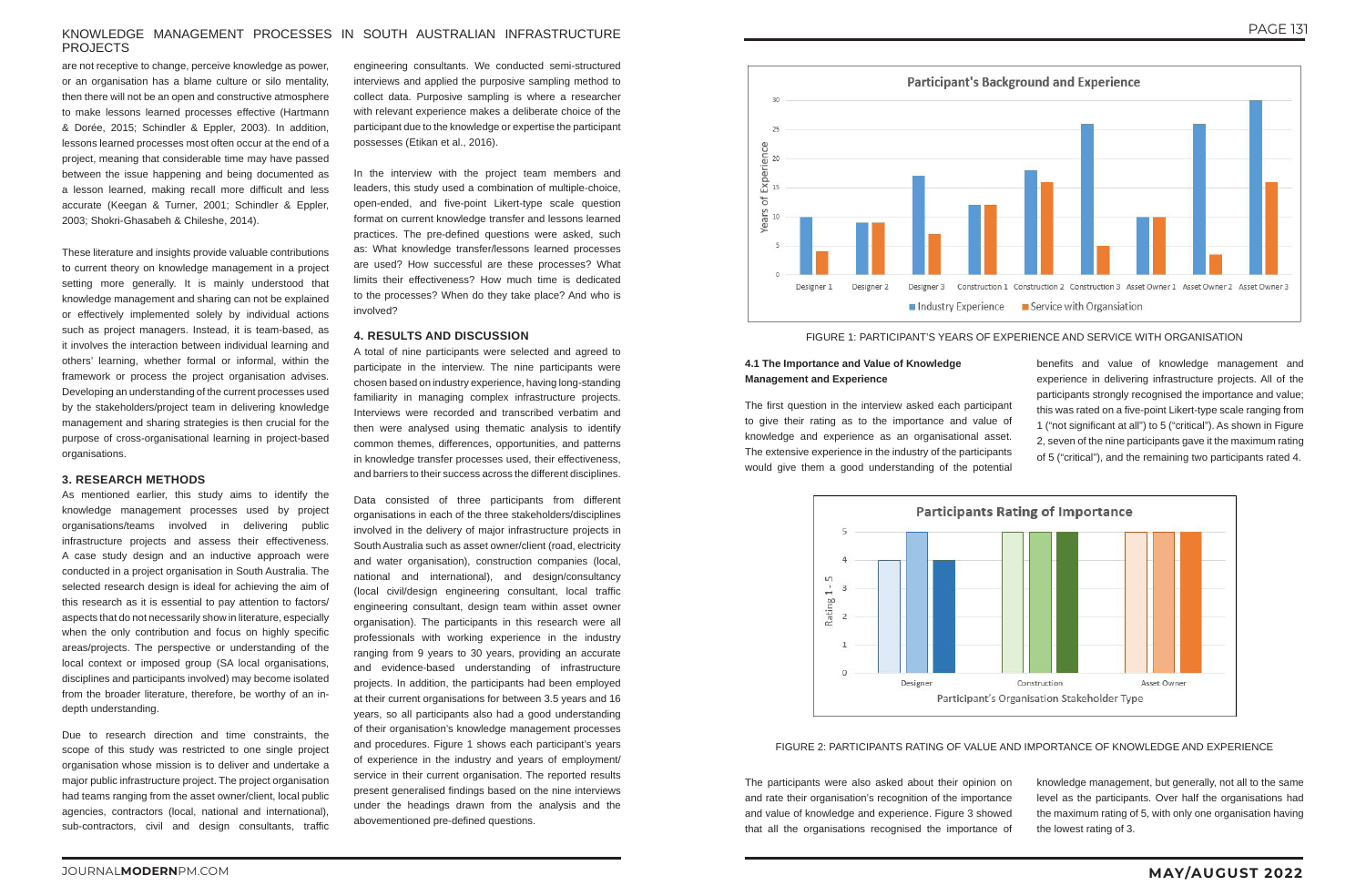KNOWLEDGE MANAGEMENT PROCESSES IN SOUTH AUSTRALIAN INFRASTRUCTURE PROJECTS



This data indicates that the importance and value of knowledge management and experience are clearly recognised in the infrastructure project delivery industry both by organisations and professionals involved, which is these findings united with Caldas et al. (2009) and Forcada et al. (2013) who stated that knowledge management is an important factor in the success of organisations and stakeholders involved in the delivery of construction projects. The challenge faced by organisations is how effectively they manage and utilise knowledge and experience to obtain maximum benefit. The participant's ratings of the effectiveness of their organisation's knowledge management and utilisation were lower than the rating of

their recognition of its importance, with only one organisation rated at a maximum value of 5. The majority were rated at 4, so they were effective, with potential opportunities for improvement and three organisations rated at 3 or lower, meaning they were at best not very effective (see Figure 4). These results show that just because an organisation recognises the critical importance of knowledge and experience, being able to effectively manage and utilise them is much more difficult. These findings also confirm previous research, which found that few organisations manage to systematically identify, integrate or transfer knowledge and experience successfully (Disterer, 2002; Keegan & Turner, 2001; Schindler & Eppler, 2003).



It was found that the organisation's size has a major impact on the knowledge management processes utilised. The larger organisations rely on robust and regularly audited processes supported by specialist software data and file management systems to manage knowledge and information. Whereas smaller organisations do not have the same level of resources and so utilise less structured processes, with minimal auditing and only basic standard "off the shelf" file and data management software. However, the smaller organisations have a greater awareness and reliance on informal processes to manage knowledge and experience. They utilise their flatter structure to have increased direct management involvement across projects to transfer knowledge and the closer relationships and awareness between staff to promote informal knowledge transfer.

#### **4.2 Knowledge Management Processes Currently Utilised**

However, the organisations also need to recognise that even focusing on the knowledge management processes that complement their organisation's characteristics, this does not mean that the other processes can be ignored. Small organisations in spite of their focus on informal processes, still need to have basic procedures and audits in place, and large organisations need to consider the importance of informal knowledge management processes to complement its robust audited processes.

#### **4.3 Processes and Factors Impacting Knowledge Management**

In the context of this study, as shown in Figure 5, the knowledge management process and factors impacting it have a diverse emphasis. The knowledge management processes appeared to be implemented throughout out based on the organisation's discipline area, core business, organisation size, and maturity.



FIGURE 5: ORGANISATIONAL CHARACTERISTICS THAT IMPACT ON KNOWLEDGE MANAGEMENT PROCESSES

#### *4.3.1 Stakeholder Discipline and Core Business*

The first factor identified as having a significant impact on the knowledge management processes used by a stakeholder organisation is its discipline or core business. As Fernie et al. (2003) recognised, different industries may well possess different ways of thinking, impacting the knowledge management processes utilised. The stakeholder's discipline determines the type, purpose and outcomes required from the knowledge, information and associated processes. The data collected during the interview revealed the following themes/differences between the stakeholders/organisations of different discipline types.

The designer/consultant organisation in an infrastructure project aims to produce an accurate, cost-efficient and constructible design compliant with the necessary design standards and specifications. The participants interviewed identified that their organisation's ability to achieve these aims successfully required them to be able to undertake the following knowledge management activities:

risk identification and management in design storage/dissemination of design standards/specifications storage of design data and drawings.

The construction organisation in an infrastructure project aims to safely undertake the works required for the project in line with the time cost and quality requirements. In order for the organisations to be able to achieve these aims successfully, most participants agreed that they must be able to undertake the following knowledge management activities:

construction methodology learnings (cost, quality, efficiency)

understanding of costs to facilitate competitive estimating safety in construction.

The role of the asset owner organisation in an infrastructure project is to accept and manage the project outcomes, including the completed infrastructure and associated asset data. The asset owner organisation must be able to effectively undertake the below knowledge management activities to achieve these aims:

storage and management of asset data; construction verification data storage; and financial data storage and management (asset/project costings and budgets).

In addition, although it was initially anticipated that the

FIGURE 3: ORGANISATION'S RECOGNITION OF VALUE AND IMPORTANCE OF KNOWLEDGE AND EXPERIENCE

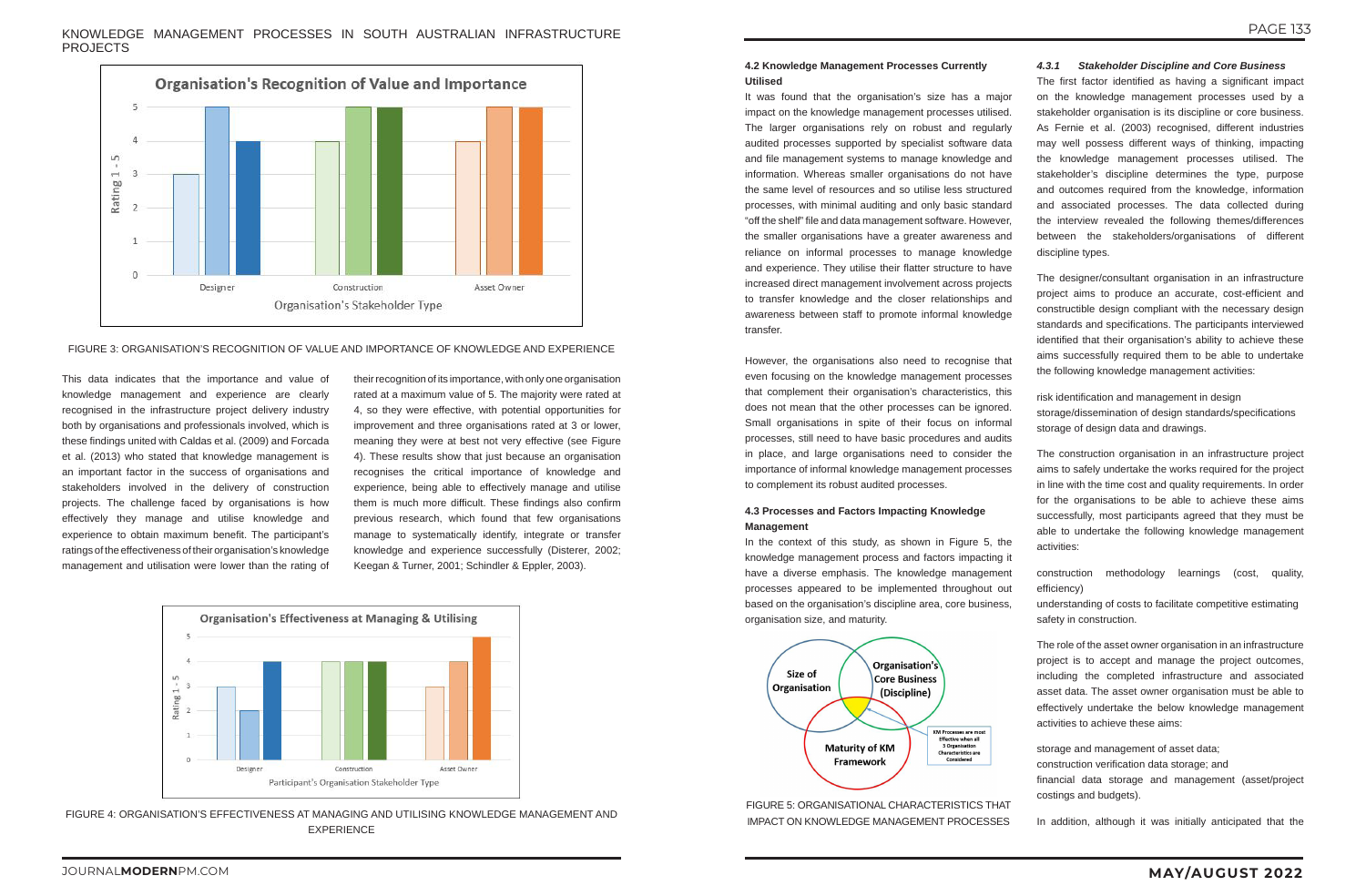#### KNOWLEDGE MANAGEMENT PROCESSES IN SOUTH AUSTRALIAN INFRASTRUCTURE PROJECTS

core business would significantly impact the knowledge management activities and associated processes or tools used by the organisation. However, through the course of the interviews, the majority of the participants agreed that there was no relationship between the knowledge management tools and processes used and the discipline of the organisation.

#### *4.3.2 Organisation Size*

All nine participants described the relevance and impact of the size of the organisation on the knowledge management tools and processes being used. The tools and processes used appeared to be driven by the characteristics, opportunities and limitations presented by the size of the organisation. However, it did not necessarily mean that the organisation's size determined the effectiveness of its knowledge management processes. The effectiveness relies on the organisation's ability to recognise the weaknesses and strengths or opportunities associated knowledge management process.

Small and medium-sized organisations typically have three main characteristics that impact the knowledge management processes utilised. These characteristics are that they have a small number of employees, limited financial resources and typically are not dispersed across widespread geographic locations. As a result, the organisations do not have the staff resources or financial capacity to implement robust knowledge management processes. However, small and medium-sized organisations had greater awareness and reliance on informal approaches to manage knowledge and experience. Several participants highlighted that small and medium-sized organisations heavily relied on informal knowledge transfer either within project teams or through Communities of Practice. Team members of similar roles from different projects interact and share knowledge and experience. This was found to be particularly effective where a project team is located on a project worksite, working together to deliver the same project. The team members were motivated to share knowledge to achieve the shared goal of successfully delivering the project. Keegan and Turner (2001) noted that informal networks within an organisation are the most important conduit for transferring knowledge and experience between individuals and project teams.

similar duties, located together talk and ask each other about their projects, issues and solutions during the course of undertaking their normal work duties. The effectiveness of this process however, is heavily dependent on the culture of the organisation, individual perceptiveness about it and attitude. One of the participants highlighted that their small organisation was almost like a family where all the staff members knew each other well enough that communication between staff took place with minimal effort, increasing the effectiveness of the transfer of knowledge. These findings correlated with Fernie et al. (2003) that strong ties between employees, identified by high trust, lengthy and close relationships are ideal for sharing informal and complex knowledge. This study also found that the direct involvement of senior managers across different projects due to the flat organisational structure also influences and would bring experience and learnings from other projects to encourage knowledge transfer, and these are very similar to Disterer's (2002) findings.

Furthermore, in the small and medium-sized design organisations, the staff members sat together in groups working on similar projects so that informal knowledge sharing was also taking place through a Community of Practice process, where staff members were undertaking

There are also a number of challenges that small organisations face. The lack of robust formal processes and procedures reinforced by a thorough auditing process means there is a greater reliance on the project manager and team members to ensure knowledge management processes are effective. The interview participants revealed that if there are not regularly audited procedures in place, knowledge management processes are more susceptible to not being thoroughly implemented, turning it into a 'tick and flick' exercise or not being carried out at all. This can be an issue if the project team leader does not see the value in knowledge management processes such as lessons learned, or if workloads increase and other priorities take precedence.

The lack of audited robust formal processes and procedures to store knowledge and the small number of employees means that the smaller organisations are more heavily reliant on team stability. With fewer staff in the organisation, there is a greater overall impact from the loss of experience and knowledge when there is staff turnover. Especially when it is a senior member or a number of staff leave in a short space of time. In one of the organisations it was identified that the 'stability of the workforce' improved knowledge management processes. Stability of the workforce means that the staff knew each other's experience and previous projects, which along with close working relationships, greatly increased knowledge sharing in the organisation. The organisation went to great lengths to ensure employees felt valued and part of

the team to minimise staff turnover (majority of staff had over ten years of service with the organisation), and as a result, the management of knowledge and experience was effective even though there was a lack of formal knowledge management processes.

The limited resources in a smaller organisation also mean that the effectiveness of its knowledge management processes is more susceptible to high workloads, which limit the time available for knowledge management processes. This is because the organisation has less capacity to allocate additional resources, so activities that do not produce visible, measurable outcomes, such as knowledge management processes, are the first to be reduced or ceased. The smaller organisations do not utilise a specific software to store and manage knowledge and information as the organisation may not have the volume of information to justify or the financial capacity to invest in. The impact of this may be relatively minor, as the use of simple file storage and spreadsheet software can be sufficiently effective however, it does put further emphasis on the importance of informal knowledge management processes in a small organisation.

On the other hand, larger-sized organisations have opposing characteristics impacting their knowledge management processes. Large organisations typically have a much larger number of employees, often in a diverse range of discipline or business units. Large organisations have greater financial capacity and resources than smallmedium organisations. They can be spread across a wide range of geographical locations, either statewide, nationally or even internationally. As a result, large organisations tend to rely on more systematic, standardised, documented and audited formal knowledge management processes and procedures, yet complemented by informal processes.

The regular auditing of robust processes utilised by larger organisations ensured that project teams undertook knowledge management processes, such as lessons learned or project reviews, at the required times and delivered effectively. If any processes are missed or poorly delivered, they would be identified during the audit process. It allows the organisations to undertake actions to correct any issues. It could include allocating additional resources, which is much easier to do in a large organisation with a much larger pool of staff resources.

During the interviews, it became evident that the larger organisations were more likely to utilise specialised file systems and electronic data storage systems rather than the basic file storage software that comes with most computers. The information management (IT) software systems specialise in file storage, drawing storage, documenting project communications, estimating, and storage procedures and standards. This finding correlates with Forcada et al. (2013), who found that mainly large construction organisations were at the cutting edge of using IT systems for knowledge and information management. IT systems are more commonly used in larger organisations for many reasons. For example, in a larger organisation, the volume of information and knowledge being managed is much greater, so a specialist system that is searchable and ensures that information is stored correctly to be easily located is important. In a larger organisation, specialist systems enable more effective data and knowledge recording, making it available across different business units with different functions that may be geographically diverse in location. The confidentiality of knowledge and data protection becomes an issue that must be managed. There may be external contracted employees embedded in the business that need to have access only to certain files, or business units that handle confidential or sensitive information that needs to have controlled access and security. Specialist file and data storage systems have a greater level of security and much better control over restricting who has access to specific files and data.

Another challenge faced by large organisations is separate business units 'doing their own thing' by either modifying the organisation's knowledge management processes or by tailoring their own processes. The use of robust audited knowledge management processes and procedures supported by specialist IT systems helps to ensure consistency and quality of delivery across the organisation. In addition, it does not matter how thorough the procedure and auditing process is, lack of staff ability, motivation or high workloads can result in reduced effectiveness of knowledge management processes. It was also identified that where knowledge management processes are failing to perform in a project, once identified during the audit process, larger organisations have a greater capacity to implement actions to make improvements. For example, in large organisations, additional resources are more readily available (than in small organisations), to undertake immediate unplanned reviews or workshops to identify the causes of ineffectiveness and identify actions to address them. Also, larger organisations have a greater financial capacity to implement additional training or engage external knowledge management specialists to improve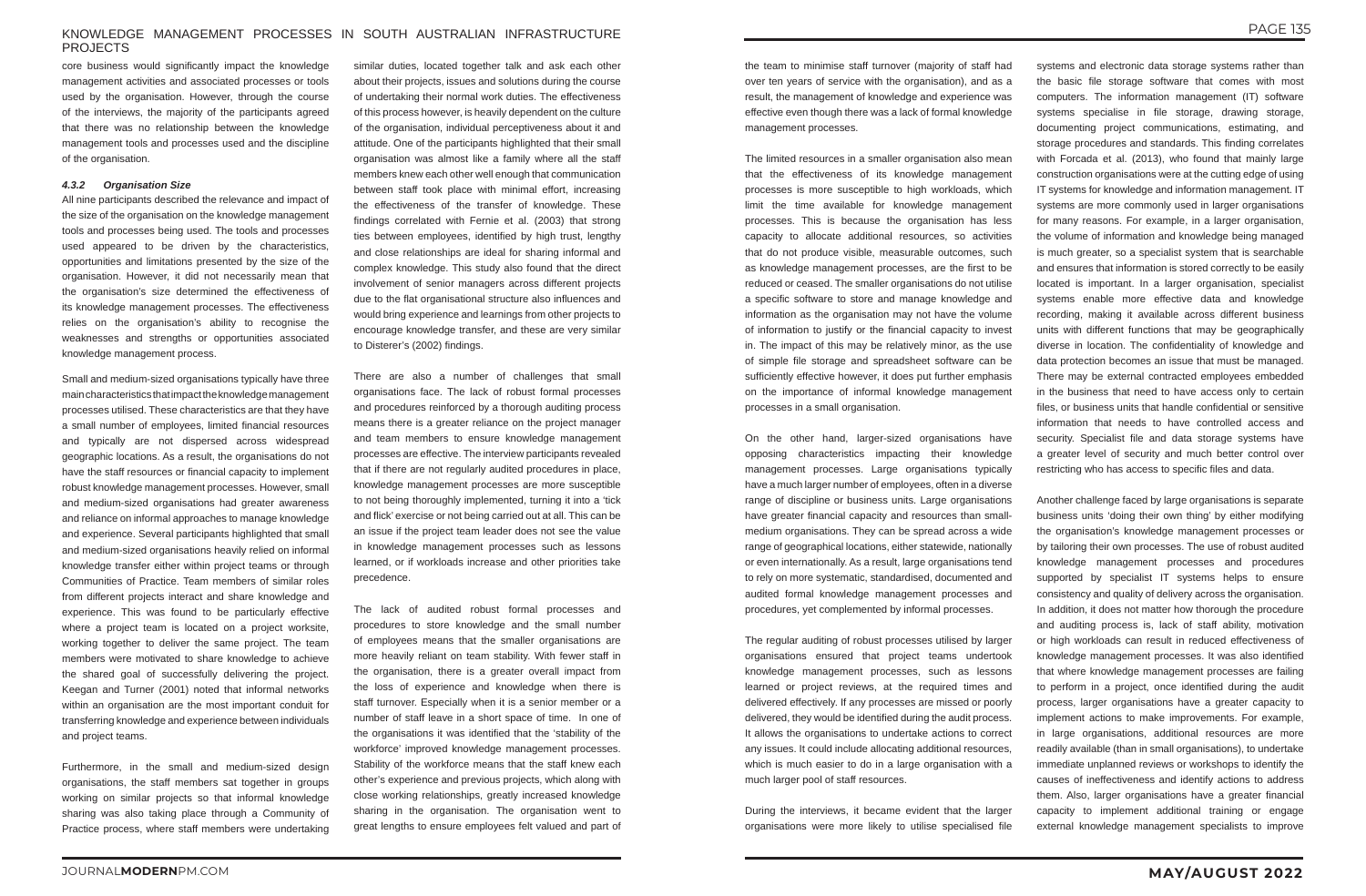#### KNOWLEDGE MANAGEMENT PROCESSES IN SOUTH AUSTRALIAN INFRASTRUCTURE PROJECTS

the effectiveness of knowledge management processes such as lessons learned workshops.

It is important to highlight that even large organisations implement robust processes and regular auditing, they still rely on informal knowledge management processes, such as regular team and cross-project meetings, mentoring, project team selection and CoP involving staff or similar roles. There is also top management involvement across projects to facilitate the transfer of knowledge and experience, but with the more hierarchical management structure of a larger organisation, this is much more restricted than in small organisations.

#### *4.3.3 Maturity Of The Knowledge Management Framework*

As the interviews progressed, it became apparent that the effectiveness of knowledge management processes across the larger organisations varied. The implementation of robust audited knowledge management processes and the availability of greater resources (financial and staff) does not necessarily guarantee the knowledge management processes will be effective. The three most similar large organisations appeared to have varying levels of effectiveness in spite of having implemented similar robust audited knowledge management processes.

However, it was noted that of these three organisations, the one with the least effective knowledge management processes had only recently implemented a new knowledge management framework. This implies that the organisation must have sufficient experience, readiness or 'maturity' with a knowledge management framework or process for it to be most effective. This closely aligns to research by Williams (2008) who found that organisations with a mature project management framework are more likely to be effectively using knowledge management processes to identify, store and disseminate knowledge and experience. Until the organisation has gained this 'maturity' there will be a greater reliance on unregulated informal knowledge management processes.

#### **CONCLUSIONS**

This research investigated the knowledge management processes used by organisations involved in the delivery of mega infrastructure projects in South Australia. The aim was to understand what knowledge management processes are utilised, how effective they are and what factors impact their effectiveness. It was anticipated that the discipline of the organisation would have the most significant impact on the knowledge management activities and associated

processes used by the organisation. However, through the course of the interviews, it became apparent that the discipline of the organisation was just one characteristic that impacted on the knowledge management processes used, and it didn't appear to be the most significant. Informal knowledge management processes require less financial and human resources but rely more heavily on the diligence of the organisation's management team to ensure the right people are in the right role to ensure the optimum conditions for knowledge to be informally transferred.

In addition, there is a reliance on the organisation's management team to promote a culture in the organisation that empowers staff to work collaboratively with each other and to thoroughly follow knowledge management processes while promoting job satisfaction to minimise staff turnover. The most significant implication to be drawn from this study is that if the impacts of the organisation's characteristics are recognised and managed, the informal knowledge management processes in a small organisation can be just as effective as the robust formalised processes in a larger organisation. Even with the emphasis on different processes used by small and large organisations, the majority of participants indicated their organisations were effectively managing knowledge experience. It was found that the key to the effectiveness of an organisation's knowledge management processes relies on its ability to recognise its characteristics, strengths and weaknesses so it can select and tailor the processes implemented to maximise their effectiveness.

While the findings of this case study are promising, there is a limitation related to the sample size. A larger sample size involving participants from a broader range of organisational sizes and discipline areas should be interviewed to gain a more thorough understanding of the factors effecting knowledge management processes. The participants involved in this research were all selected because they had extensive experience in the delivery of infrastructure projects. However, they were from varying roles and levels of management within the organisation. Further research could be undertaken into how this perception varies across different roles or levels in an organisation, and further explore the concept of organisational knowledge management maturity.

#### **REFERENCES**

Caldas, C. H., Gibson, G. E., Weerasooriya, R., & Yohe, A. M. (2009). Identification of Effective Management Practices and Technologies for Lessons Learned Programs in the Construction Industry. *Journal of Construction Engineering* 

*and Management-Asce, 135*(6), 531-539. https://doi. org/10.1061/(ASCE)CO.1943-7862.0000011

Carrillo, P., Ruikar, K., & Fuller, P. (2013). When will we learn? Improving lessons learned practice in construction. *International Journal of Project Management, 31*(4), 567- 578. https://doi.org/10.1016/j.ijproman.2012.10.005

Dave, B., & Koskela, L. (2009). Collaborative knowledge management-A construction case study. *Automation in Construction, 18*(7), 894-902. https://doi.org/10.1016/j. autcon.2009.03.015

Disterer, G. (2002). Management of project knowledge and experiences. *Journal of Knowledge Management, 6*(5), 512-520. https://doi.org/10.1108/13673270210450450

Duffield, S. M., & Whitty, S. J. (2016). Application of the systemic lessons learned knowledge model for organisational learning through projects. *International journal of project management, 34*(7), 1280-1293. https:// doi.org/10.1016/j.ijproman.2016.07.001

Etikan, I., Musa, S. A., & Alkassim, R. S. (2016). Comparison of convenience sampling and purposive sampling. *American journal of theoretical and applied statistics, 5*(1), 1-4. https://doi.org/10.11648/j.ajtas.20160501.11

Fernie, S., Green, S. D., Weller, S. J., & Newcombe, R. (2003). Knowledge sharing: context, confusion and controversy. *International Journal of Project Management, 21*(3), 177- 187. https://doi.org/10.1016/S0263-7863(02)00092-3

Forcada, N., Fuertes, A., Gangolells, M., Casals, M., & Macarulla, M. (2013). Knowledge management perceptions in construction and design companies. *Automation in Construction, 29*, 83-91. https://doi.org/10.1016/j. autcon.2012.09.001

Hanisch, B., Lindner, F., Mueller, A., & Wald, A. (2009). Knowledge management in project environments. *Journal of Knowledge Management, 13*(4), 148-160. https://doi. org/10.1108/13673270910971897

Hartmann, A., & Dorée, A. (2015). Learning between projects: More than sending messages in bottles. *International journal of project management, 33*(2), 341- 351. https://doi.org/10.1016/j.ijproman.2014.07.006

Herbst, A. S. (2017). Capturing knowledge from lessons learned at the work package level in project engineering teams. *Journal of Knowledge Management, 21*(4), 765- 778. https://doi.org/10.1108/JKM-07-2016-0273

Jugdev, K. (2012). Learning from lessons learned: Project management research program. *American Journal of Economics and Business Administration, 4*(1), 13-22. https://www.researchgate.net/publication/258933493

Keegan, A., & Turner, J. R. (2001). Quantity versus quality in project-based learning practices. *Management learning, 32*(1), 77-98. https://doi.

org/10.1177%2F1350507601321006

McClory, S., Read, M., & Labib, A. (2017). Conceptualising the lessons-learned process in project management: Towards a triple-loop learning framework. *International Journal of Project Management, 35*(7), 1322-1335. https:// doi.org/10.1016/j.ijproman.2017.05.006

Paver, M., & Duffield, S. (2019). Project Management Lessons Learned "The Elephant in the Room". *The Journal of Modern Project Management, 6*(3).

Rezgui, Y., Hopfe, C. J., & Vorakulpipat, C. (2010). Generations of knowledge management in the architecture, engineering and construction industry: An evolutionary perspective. *Advanced Engineering Informatics, 24*(2), 219-228. https://doi.org/10.1016/j.aei.2009.12.001

Schindler, M., & Eppler, M. J. (2003). Harvesting project knowledge: a review of project learning methods and success factors. *International journal of project management, 21*(3), 219-228. https://doi.org/10.1016/ S0263-7863(02)00096-0

Senaratne, S., & Sexton, M. G. (2009). Role of knowledge in managing construction project change. *Engineering, Construction and Architectural Management, 16*(2), 186- 200. https://doi.org/10.1108/09699980910938055

Shokri-Ghasabeh, M., & Chileshe, N. (2014). Knowledge management: Barriers to capturing lessons learned from Australian construction contractors perspective. *Construction Innovation, 14*(1), 108-134. https://doi. org/10.1108/CI-06-2013-0026

Williams, T. (2008). How do organizations learn lessons from projects—And do they? *IEEE Transactions on Engineering Management, 55*(2), 248-266. https://doi. org/10.1109/TEM.2007.912920